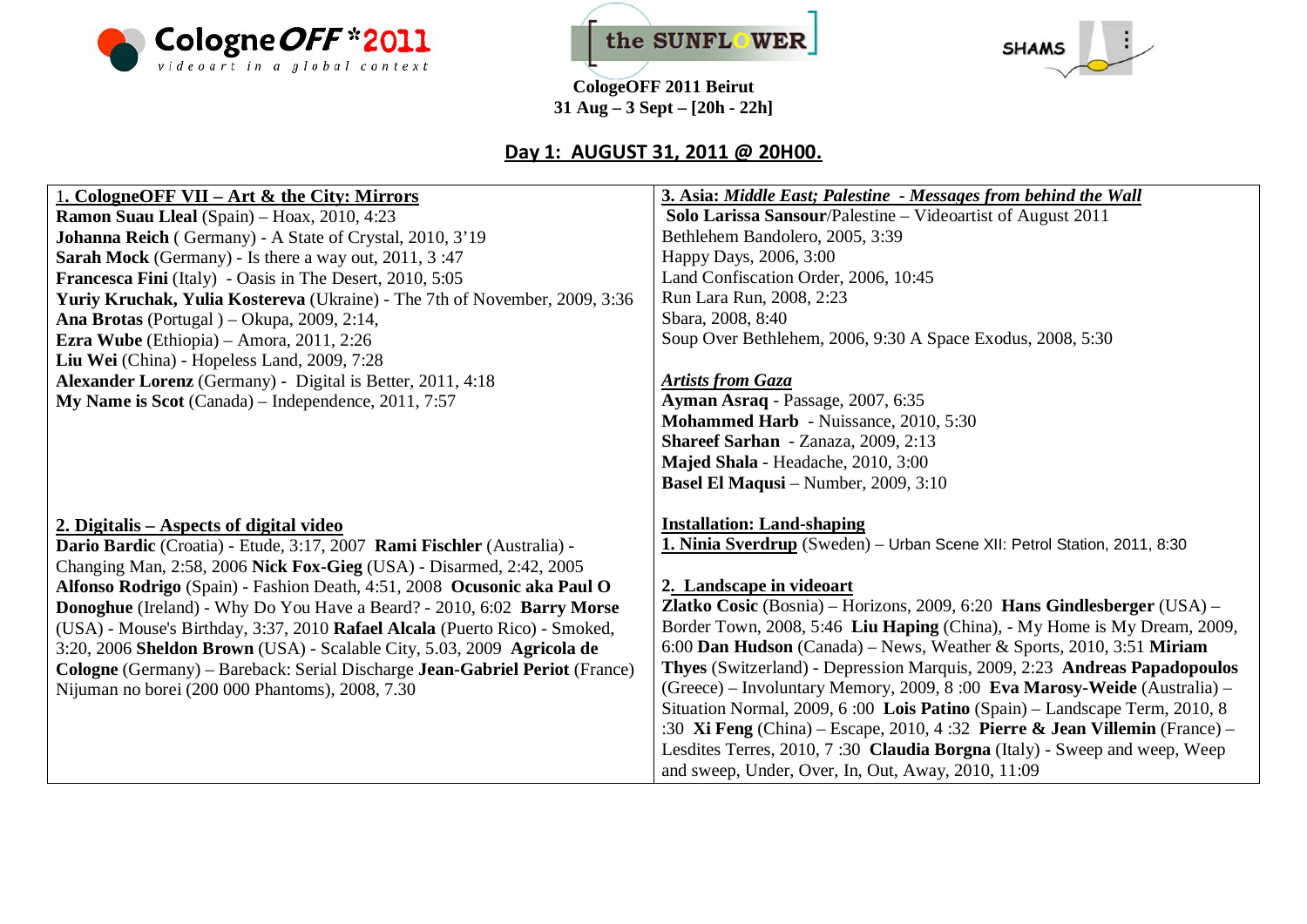





# **Day 2: September 1, 2011 @ 20H00.**

| 1. CologneOFF VII: Art & the City 2: A Velvet Underground                      | 9. Giorgio Constantine (Greece) - Wait for me /year: 2010 /duration: 3:00           |
|--------------------------------------------------------------------------------|-------------------------------------------------------------------------------------|
| Marko Batista (Slovenia) - The Memory Machine, 2007, 01:30                     | 10. Vasilis Tzikas (Greece) - To Kalesma /year: 2009 / duration: 310"               |
| Matthias Härenstam (Sweden) - Closed Circuit, 2011, 3:01                       |                                                                                     |
| <b>Andrew Fedak</b> (USA) – Orange County Surreality, 2011, 3:00               |                                                                                     |
| Eva Olsson (Sweden) – Labyrinth, 2009, 3:41                                    |                                                                                     |
| Susanne Wiegner (Germany) - Just Midnight, 2010, 3:44                          |                                                                                     |
| Albert Merino Gomez (Spain) – The City and The Other, 2010, 3:09               | <b>Installation: The Caucasians (Georgia &amp; Armenia)</b>                         |
| Ioannis Roumeliotis (Greece) - Picking Cherries, 2009, 15:00                   | a) Solo: Irina Gabiani (Georgia), videoartist of September 2011                     |
| Octavian Federovici (Romania) - Around 7 o'clock, 2007, 3:06                   | Take off your veil, 2010, 03:08 - Blind life, 2010, 01:12 - Extended time,          |
| Andres Jurado (Colombia) - 2:48 minutes with the door, 2009, 3:01              | 2010, 01:31 - Urtiertkavshiri, 2008, 02:57 - Diachronicon, 2010, 1:00 -             |
| Andrés Villa (Mexico) – La Raza Loca, 2003, 7:43                               | <b>Thousand of Me's, 2010, 01:02 - I am and I am not, 2010, 01:01 - Das</b>         |
|                                                                                | Glasperlenspiel, $2010$ , $02:29$ - Portal to the other dimension, $2008$ , $03:14$ |
| 2. CologneOFF VII: Inner Disorder                                              |                                                                                     |
| Mihai Grecu (Romania) - Coagulate, 5:56, 2008                                  | b) Europe: Videoart from Armenia                                                    |
| Wrik Mead (Canada) - Winter's End, 2010, 8:00                                  | Curated by Vahram Akimian - Armenian Center for Contemporary Experimental Art       |
| Lino Strangis (Italy) - Battle Play in Her Mind, 2010, 6:44                    |                                                                                     |
| Silvia de Gennaro (Italy) - This Sumnmer Mosquitos Will be Worse Than Ever,    | Davit Kareyan – No Return, 2005, 10:12, Diana Hakobyan – I Don't't Belive           |
| 2010, 6:20                                                                     | in Your Dreams, $2002$ , $3:15$ , Gagik Ghazareh – So long my Homeland, $2009$ ,    |
| Alessandro Amaducci (Italy) - Not With A Bang, 2008, 4:30                      | 2:07, Gayane Yeghiazarian - Faint, 2010, 3:57, Sona Abgarian - Dance of             |
| Jade Cantwell (Australia) – Porphyria, 2009, 9:07                              | Death, 2007, 6:30, Sonia Balassanian - Smoothering The Cry of My Womp,              |
| Octavian Federovici (Romania) – Empty Frame, 2010, 4:20                        | 2000, 7:12, Tigran Khachatrian – To the 90th of October, 2007, 12:14, Vahram        |
| Shaun O'Connor (Ireland) - Exit: Pursued By A Bear: "Amédée", 2010, 4:17       | Akimian - Playground, 2008, 1:28, Yegiazar Movsisyan - Untitled, 2007, 2:54         |
|                                                                                |                                                                                     |
| 3 Europe: Mediterranean: Partners: Athen Video Art Festival - selection        | c) Asia: Iran                                                                       |
| curated by Sotiris Iliadis.& Timothy Laskaratos                                | <b>Close to My Heart: curated Alysse Stepanian (Iran/USA)</b>                       |
| 1. Achilleas Gatsopoulos (Greece) Seal of Lilith/year: 2010/duration: 501"     | Morehshin Allahyari - "Over There Is Over Here" 2010, 5:45, Maneli Aygani-          |
| 2. Dagly Zeynep (Turkey) - Disaster /year: 2006 /duration: 223" /              | "O' fable they are the fodder who have blocked the way to the garden" 2010,         |
| 3.Jazbec Masa (Slovenia) - First blood /year: 2010 /duration: 120"/            | 4:28, Neda Darzi - "The sky border is my homeland" 2007, 1:53, Samira,              |
| 4. Thessia Machado (Brazil) - Longday/year: 2010/duration: 025"/               | Eskandarfar - "The Olive" 2009, 7:04, Gelare Khoshgozaran - "1989 a.k.a.            |
| 5. Vincent Gisbert (Spain) - Contra /year: 2009 /duration: 343" /              | the Year that Happiness Froze in Time" 2010, 3:08, Laleh Mehran - "Raheleh"         |
| 6. Dimitris Papoutsakis (Greece) - Athenian Summer / duration: 253" /          | 2007, 3:27, Payam Mofidi - "Poéticide (shaér koshi)" 2009-2010, 11:25,              |
| 7. Guido Salvini (Italy) - Strength test /year: 2009 /duration: 200"           | Hamed Shahihi - "Sundown" 2009, 3:30, Parya Vatankhah - "Inevitable"                |
| 8. Rogelio Sastre (Spain) - The Perfect Immigrant /year: 2010 /duration: 1130" | 2010, 3:40                                                                          |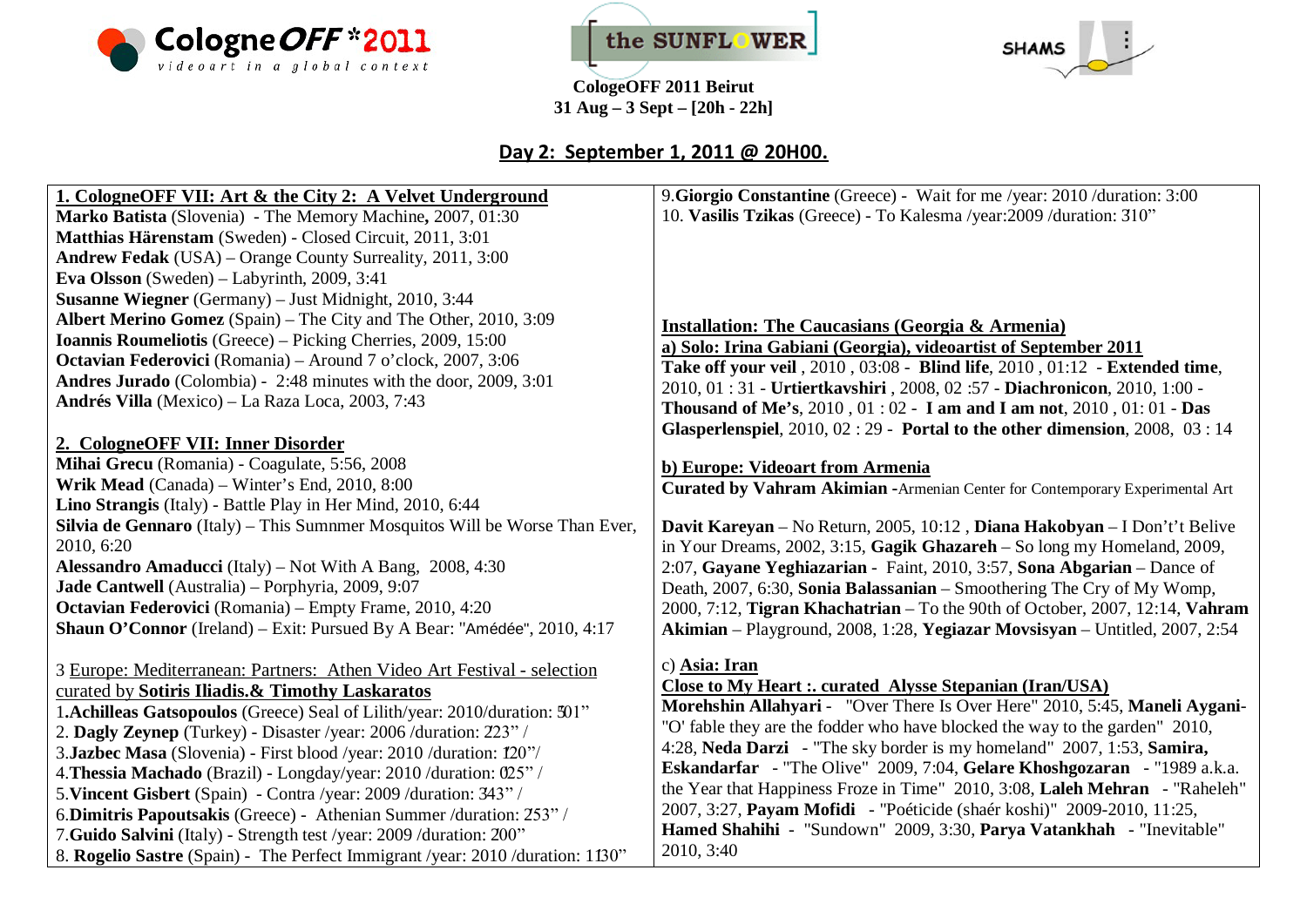





### **Day 3: September 2, 2011 @ 20H00.**

#### **1- CologneOFF VII: Art & the City. A Matter of Identity**

**Lena Nosenko (Ukraine)** – Wait form me, 2010, 4:35 **Valerio de Bonis (Italy) –** Pantograph, 2008, 9:55 **Cynthia Whelan (UK)** - Selfportrait, 3:27, 2005 **Ellen Wetmore** (USA) - Portrait After Dora Maar, 2010, 2:00 **Inese Stade** (Latvia) – OPERA HEARTBEATS/ Longing, 2011, 2:45 **Beatrice Allegranti (UK)** - IN MY BODY, 2005, 4 min **Mikhail Torich (USA) –** Hold Me Closer, 2009, 4:13 **Sinasi Günes** (Turkey) – Anatolia, 2006, 2:18 **Agricola de Cologne (Germany)** - Silent Cry, 3:05, 2008 **Fran Orallo** (Spain) – The Life in White, 2006, 7:48

**2. cologneONE- CologneOFF 1minute film festival - 45x60 – List of videos**  01. **Sonja Vuk** (Croatia) - Title: My Way, 2005 - 02. **Alex Lora** (Spain) - Video title: So Much Love, 2009- 03. **Suzon Fuks** (Australia) - Title: Ring #1, 2009 - 04. **Roderick Coover & Nick Montfort** (USA) - Title: J.R**. ,** 2007 - 05. **Sahra Bhimji** (USA) - Title: "La Ghost", 2008 - 06. **Sreedeep** (India) - Title: 1 minute crash-course on SEDUCTION**,** 2009 - 07. **Ron Diorio** (USA) - Title**:** Night Light, 2008 – 08 **Bill Domonkos** (USA) - Title: Wormwhole, 2008 - 09. **Lukas Mateijka** (Slovakia) - Title: 20m, 2008 - 10. **Fumiko Matsuyama** (Japan) - Title: **"**An Application As Self-portrait", 2008 - 11. **Kika Nicolela** (Brazil) - Title: Windmaker, 2009 - 12. **Harriet Macdonald** (UK) - Title: Another Year Gone, 2008 - 13. **Veena Shekar** (India) – We are different because we were made differently**,** 2009 - 14. **Katherine Sweetman** (USA) - Title: Dating in LA, 2009M - 15. **Kriss Salmanis** (Latvia) - The Shower, 2007 loop - 16. **Mores McWreath** (USA) - Title: The Egg, 2008 - 17. **Yoko Taketani** (Japan) - Title: Wall of China**,** 2009 - 18. J**unho Oh** (South Korea) - Title: My identity by web application, 2010 - 19. **Nikki Davis** (USA) - Title: Rainbow Diary (2009) - 20. **Karlos Alastruey** (Spain) - Video title: S1-S4 reflections, 2010 - 21. **Jack Brandtman** (Australia) - Title: Nightlife (2010) - 22. **Ulf Kristiansen** (Norway) - Title: The Hope of Enduring Long, 2010 - 23. **Fredy Clavijo Cuartas** (Colombia) - Video title: Horizon Mobile, 2010 - 24. **Andrea Zrno** (Croatia) video title: Is this your language?, 2009 - 25. **Agricola de Cologne** (Germany) - Title: Burning Phantom**,** 2009 - 26. **Victoria S. Weible** (USA)-Title: Memory, 2009 27. **Wolf D. Schreiber** (Germany) - video title: 60 seconds out of humour, 2010

28. **Lilia Perez Romero** (Mexico) - video title: "Pills", 2010 - 29. **Minso Kim** (South Korea) - video title: Is this mine?, 2009 - 30. **Robert Pearre** (USA) video title: "Number 50 (short\_v)", 2010 - 31. **Lemeh42** (Italy) - Title: Image de la Plaine**,** 2009 - 32. **Joel Jonientz** (USA) - video title: BetterBrotherBattle, 2010 - 33. **Kaspars Groshevs** (Latvia) - Title: Tomorrow, 2007 - 34. **Adam Dragojevic** (Serbia) - Title: Sweet Memory (2010) - 35. **Gergely Erdely** (Hungary) - Title: Myth (2010) - 36**. Anders Weberg (Sweden) –** Self, 2010 - 37. **Nitin Das** (India) - Title: Benefits of War, 2008 - 38. **Antti Savela** (Sweden) - Title: Mother, 2007 - 39. **Vera Todorova** (Bulgaria) - video title: Video - II., 2010 - 40. **Alison Beda** (USA) - Title: Just a Minute (2008) - 41. **Hervé Constant** (UK)- Title: 59 Steps (2006) - 42. **Yin-Ling Chen** (Taiwan) - Title: A Face, 2009 - 43. **Henry Gwiazda** (USA) - Title: Claudia & Paul 4:55 p.m**,** 2009, - 44. **Baptist Coelho** (India) - Title: Crosslegged, 2008 - 45. **István Rusvai**  (Hungary) - TitlE. Pass, 2009

#### **3. CologneOFF VII : Mysterious Entanglements**

**Mario Merino Gomez** (Spain) – Hidden Mud, 2010, 7:42 - **José Vieira** (Portugal) – Escape, 2010, 2:03 - **Robby Rackleff** (USA) - Dark Fortress Occult Master of Space: Level 3, 2010, 4:21 - **Adele Roczkövi** (Austria) – Looking for Love, 2010, 8:25 - **James Woodward** (USA) – Itch, 2011, 3:39 - **Mike Celona** (USA) - Stations (Oh, The Humanity), 2008, 3:18 - **Maria Kelesidi (UK) –** Voice, 2010, 6:47 - **Heidi Stokes (UK) –** Oasis in an Urban Ditch, 2010, 2:00 **Alexander Isaenko** (Ukraine) – Changing Point, 2010, 6:00

#### **Installation The Female Eye:**

1: **Effrosyni Kontogeorgou** (Greece) – Knitting, 2004, 6:07-

2. **Behind Words** – Videoart from Syria curated by Abir Boukhari

**Adnan Jatto** - I am Twelve, 2010, 1:30. **Fadi Hamwi** - Artificial, 2010, 2.11 **Hazem Hamwi** - Cold Breathe, 2010, 4.21 **Hiba Aizouk** - Corners, 2010, 4.19 **Giwan Khalaf** - Female, 2010, 1.29 **Maha Shahine** - 2010, Frame, 2010, 0.59 **Nisrine Boukhari** - Accident, 2010, 2.42 **Razan Mohsen** - Paralization, 2010,

1.24 **Raed Zeino**, He & She, 2010, 2:00. **Ruba Khweis** - Stereotype, 2010, 00.59